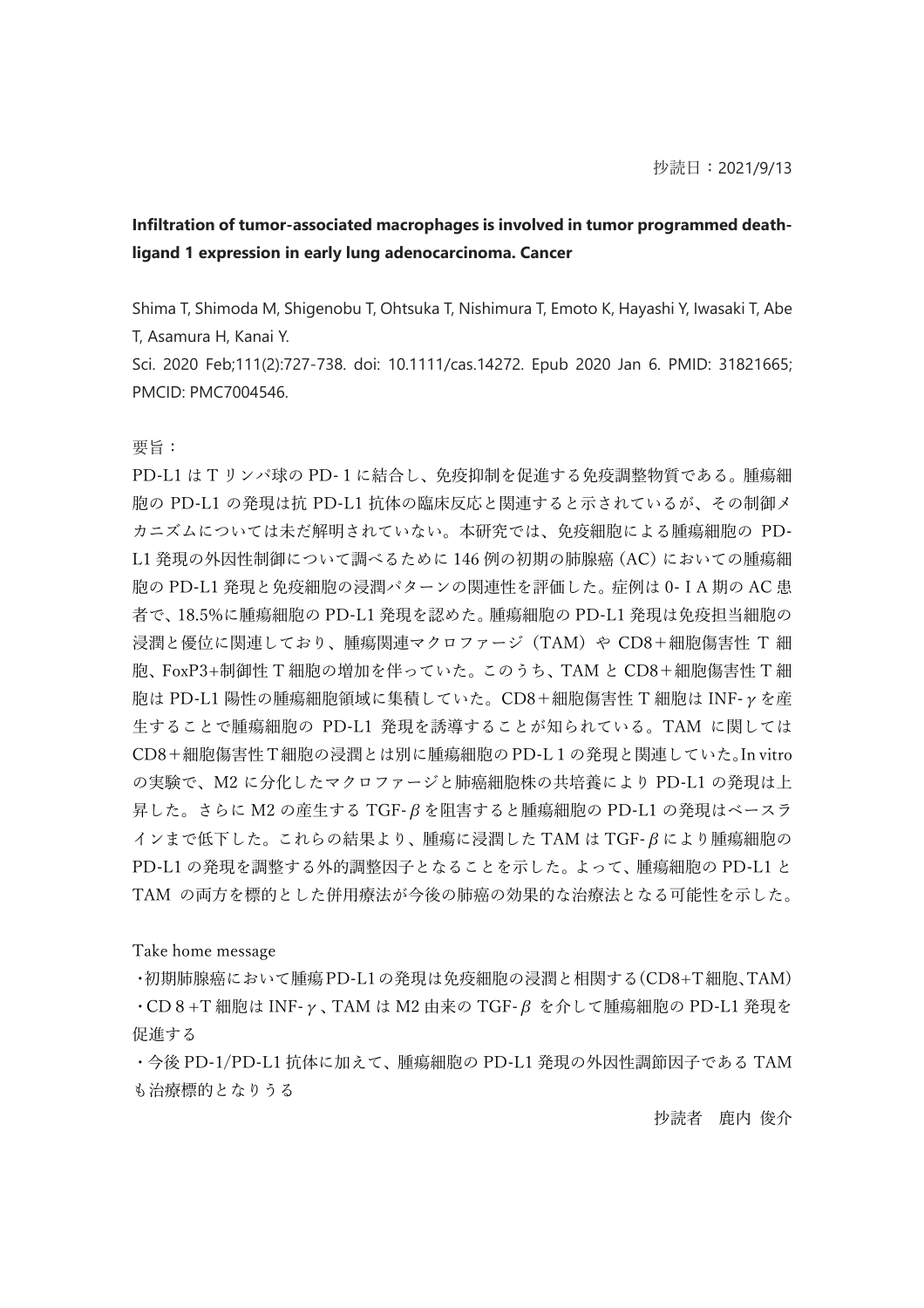Figure1



Immunohistochemical analysis of tumor programmed death-ligand 1 (PD-L1) membranous expression. A, Representative images of immunohistochemical staining for PD-L1 of adenocarcinoma in situ (AIS) (a), PD-L1-negative invasive adenocarcinoma (AC) (b) and PD-L1-positive invasive AC (c). (d) shows PD-L1 positive invasive AC immunostained with non–immune IgG. Scale bars, 50 μm. B, Number of patients in groups classified according to the tumor PD-L1 positivity. C, Relationship between stromal invasion (AIS vs invasive AC) and CD3−, CD8−, FoxP3−, CD68−, CD163− or CD204− immunostained immune cell densities (AIS,  $n = 39$ ; Invasive AC,  $n = 107$ ). A Mann-Whitney U test was performed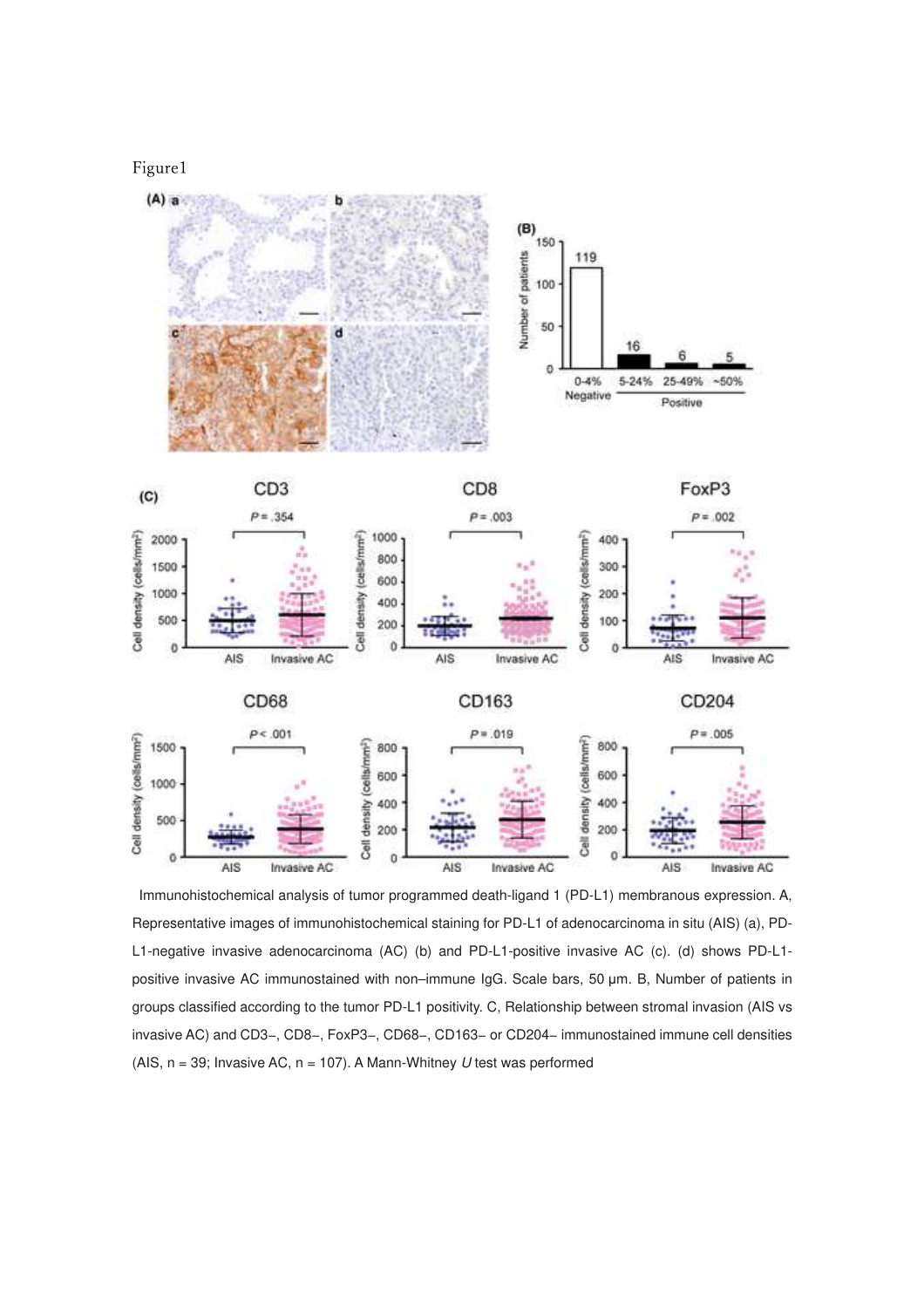



Relationship between tumor programmed death-ligand 1 (PD-L1) expression and CD3−, CD8−, FoxP3−, CD68−, CD163− or CD204− immunostained immune cell densities in invasive adenocarcinomas (AC). A Mann-Whitney U test was performed (PD-L1-negative invasive AC, n = 80; PD-L1-positive invasive AC,  $n = 27$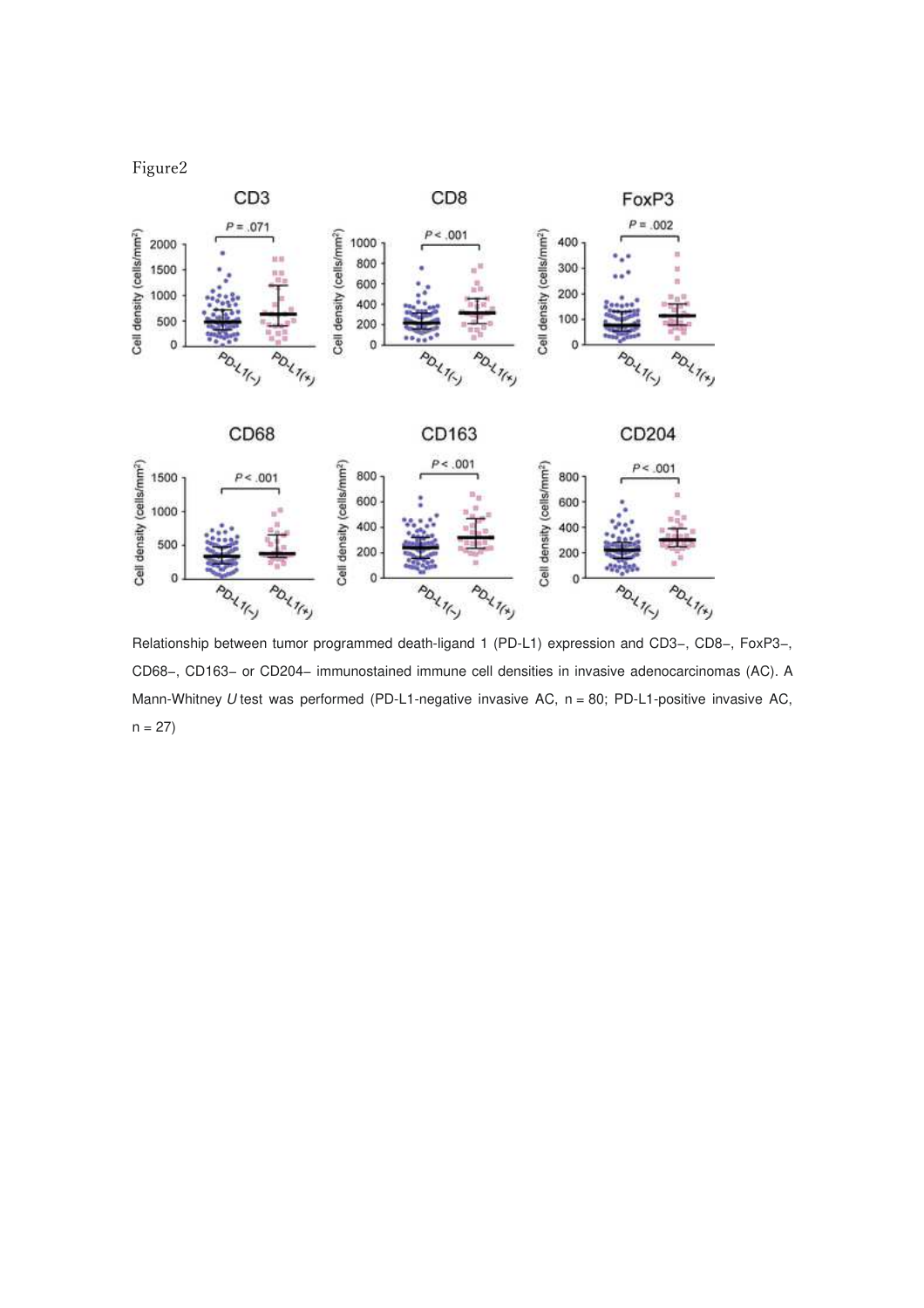Figure3



A, Representative images of immunohistochemical staining for PD-L1, CD163, CD204, CD8 or FoxP3 in PD-L1-low/no (PD-L1<sup>-</sup>) or PD-L1-high (PD-L1<sup>+</sup>) expression areas in PD-L1-positive invasive adenocarcinoma. The PD-L1-stained section is shown in the left panel and the rectangle PD-L1− and PD-L1<sup>+</sup> areas are magnified to the right. Scale bars, 500  $\mu$  m. B, Association between tumor PD-L1 expression status and the densities of CD163-, CD204-, CD8- or FoxP3-immunostained immune cells within the tumor  $(n = 27)$ . A paired Student *t* test was performed. C, Representative images of PD-L1<sup>+</sup> carcinoma cell nests immunostained for PD-L1, CD68, CD163, CD204, CD8 or FoxP3. Note that CD163<sup>+</sup> or CD204<sup>+</sup> TAM and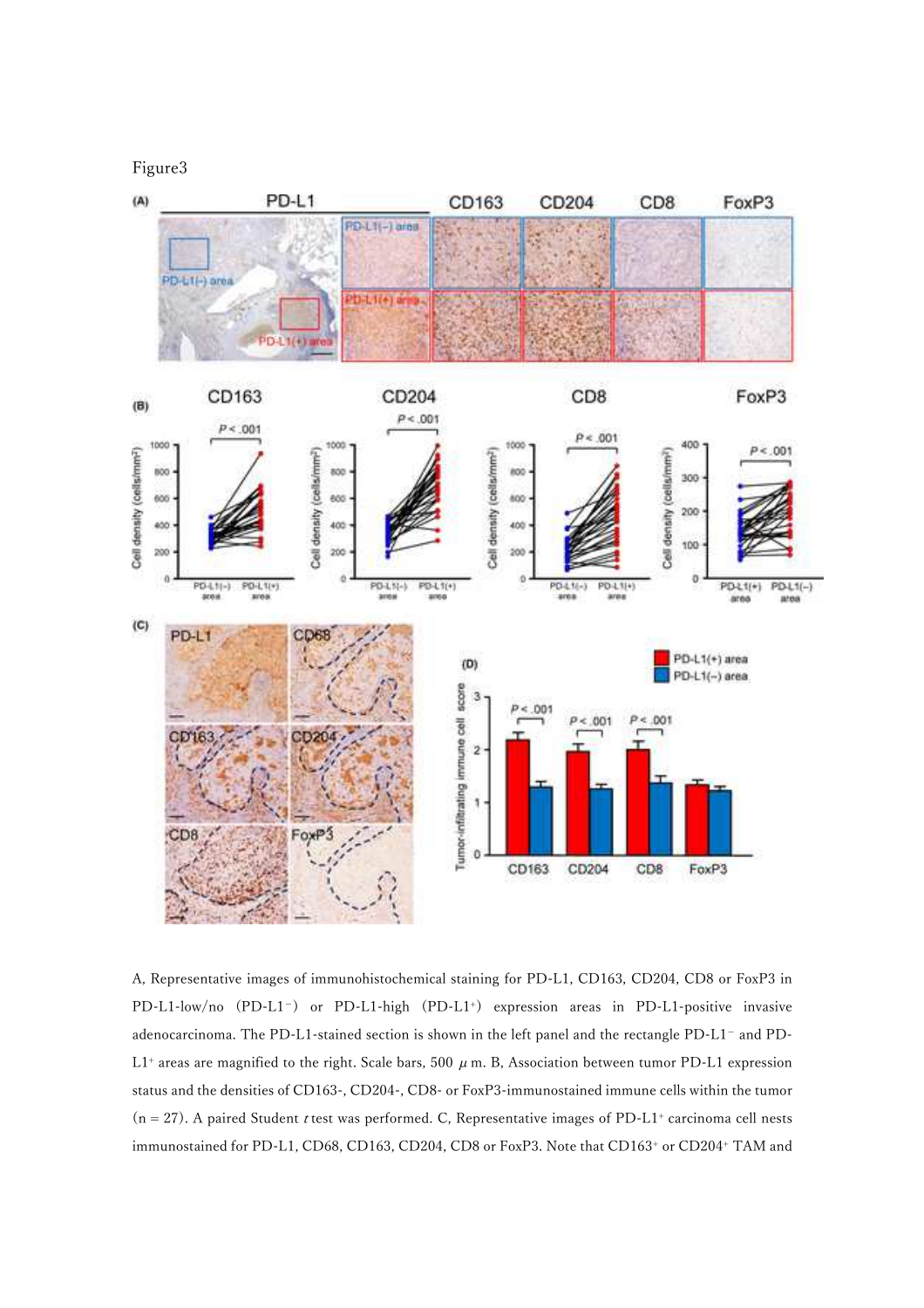CD8<sup>+</sup> T cells were accumulated in PD-L1<sup>+</sup> carcinoma cell nests, whereas FoxP3<sup>+</sup> T cells were mainly observed in the tumor stroma, even in PD-L1<sup>+</sup> areas. Dotted lines indicate PD-L1<sup>+</sup> cancer cell nests. Scale bar, 100  $\mu$  m. D, Comparison of tumor-infiltrating immune cell scores between PD-L1<sup>-</sup> and PD-L1<sup>+</sup> areas within the tumor ( $n = 27$ ). The tumor-infiltrating immune cell score was defined as described in "Section 2". A paired Student  $t$  test was performed

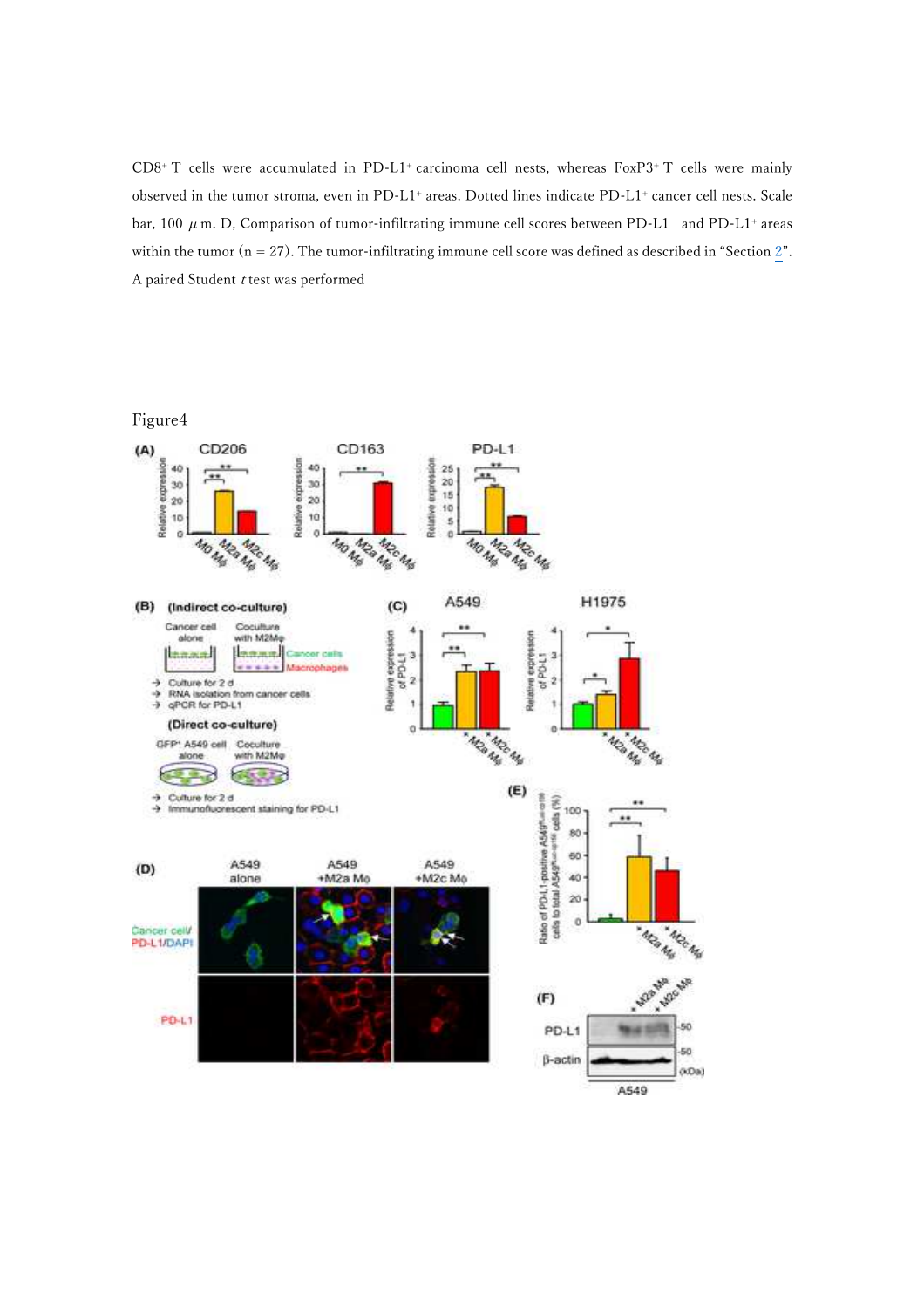Upregulation of tumor programmed death-ligand 1(PD-L1) expression by co–culture with peripheral blood mononuclear cell (PBMC)-derived M2-differentiated macrophages. A, Relative expression of CD206, CD163 or PD-L1 in human PBMC-derived M0-differentiated, M2a-differentiated and M2c-differentiated macrophages by real-time quantitative PCR (qPCR)  $(n = 4)$ . B, Description of co–culture schemes. For all experiments, human PBMC were differentiated into M2a or M2c macrophages prior to co–culture with human lung cancer cell lines. Following indirect or direct co–culture with these macrophages for 2 d, PD-L1 expression in human lung cancer cell lines was evaluated by qPCR or immunofluorescent staining. C, Relative expression of PD-L1 in A549 or H1975 cells indirectly co–cultured with human PBMC-derived M2adifferentiated or M2c-differentiated macrophages by  $qPCR$  ( $n = 4$ ). D, Representative images of immunofluorescent staining for PD-L1 in Venus-expressing A549#Luc-cp156 cells directly co-cultured with PBMC-derived M2a-differentiated or M2c-differentiated macrophages. Arrows indicate A549ffLuc-cp156 cells showing positive membrane staining for PD-L1. E, Ratio of PD-L1-positive A549#Luc-cp156 cells to total A549#Luccp156 cells in the presence or absence of PBMC-derived M2a- or M2c-differentiated macrophages (n = 5). F, Representative immunoblot of PD-L1 in A549 cells indirectly co–cultured with human PBMC-derived M2adifferentiated or M2c-differentiated macrophages. β-actin was used as a loading control. ∗P < 0.05, ∗∗P < 0.01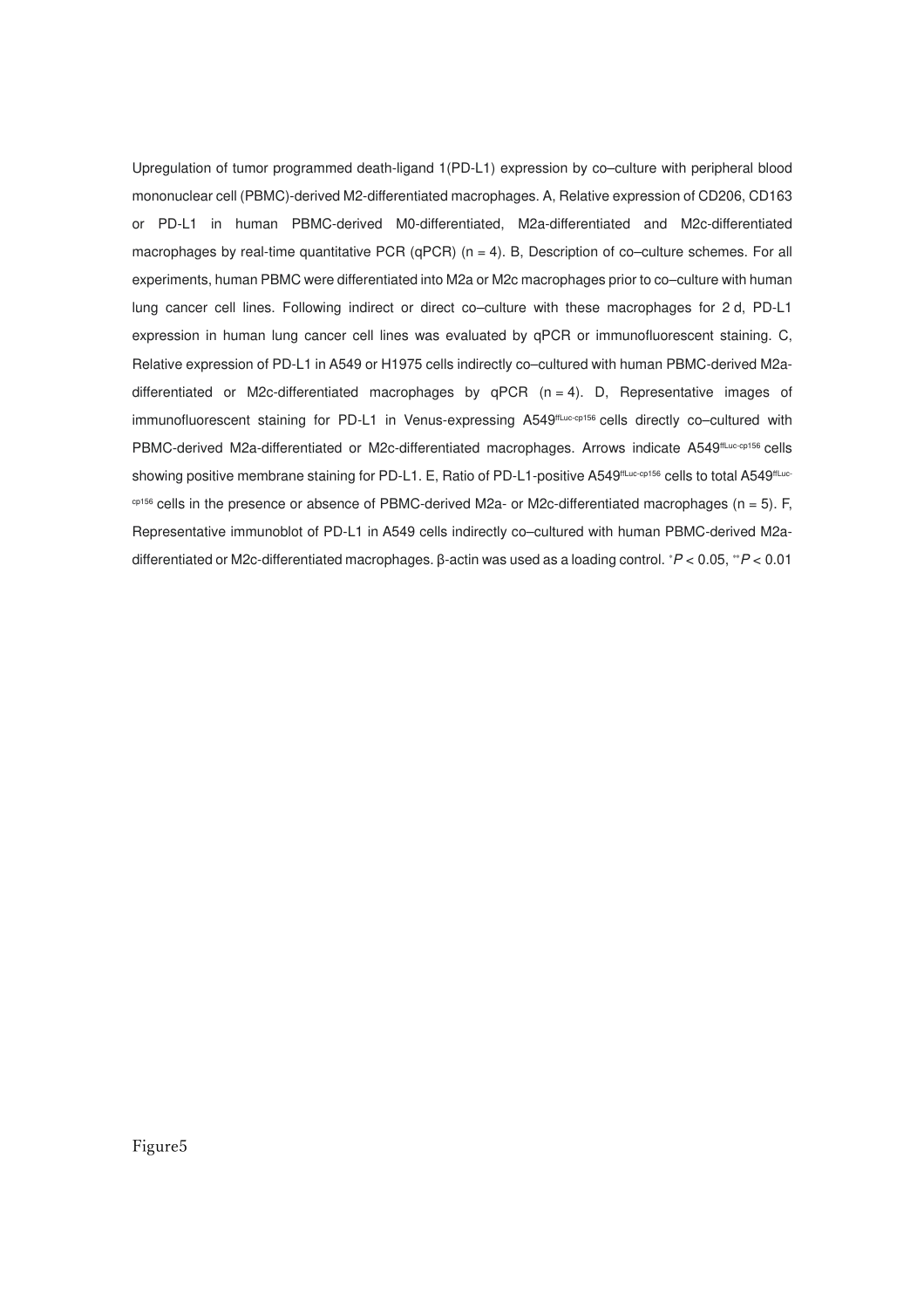

Effect of macrophage-producing cytokines on programmed death-ligand 1 (PD-L1) expression in human lung adenocarcinoma cell lines. Relative expression of PD-L1 in A549 or H1975 cells by treatment with transforming growth factor-β1 or interleukin (IL)-10, tumor necrosis factor-α, IL-6, IL-1α or IL-1β for 12 or 24 h by real-time quantitative PCR (n = 4).  $P < 0.05$ ,  $P < 0.01$